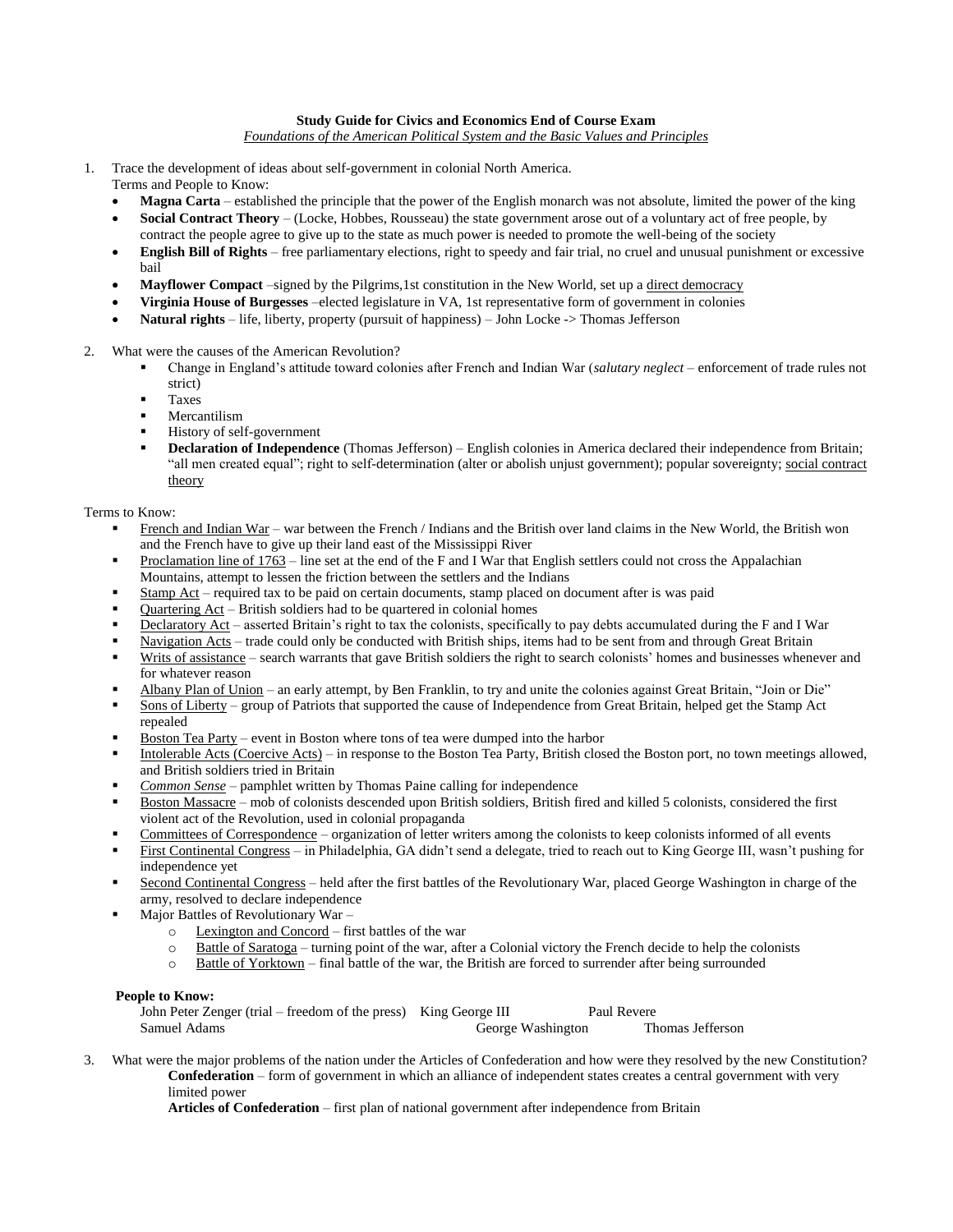# **Problems with the Articles**:

- Unicameral
- No judicial or executive branch
- No army
- Congress could not tax or regulate trade
- Each state had only one vote regardless of size
- All 13 states required to approve amendments

**Federal System** – form of government with powers divided between a central government and several regional governments (states) - *federalism*

- $\checkmark$  Bicameral Congress with 3 branches to provide checks and balances  $\checkmark$  Maintain and support army
- Maintain and support army
- $\checkmark$  Power to tax and regulate interstate trade<br> $\checkmark$  House based on population, Senate equal<br> $\checkmark$  34 vote to approve amendment
- House based on population, Senate equal representation (Great Compromise)
- ¾ vote to approve amendment
- $\checkmark$  necessary and proper clause (elastic clause)

Terms to Know:

- o Shay's Rebellion movement by New England farmers desperate to be paid for the service in the Revolutionary War, illustrated the American government under the Articles was weak
- $\circ$  Virginia Plan plan that favored the big states at the Constitutional Convention, representation based on population, call for a strong federal government, three branches
- $\circ$  New Jersey Plan benefited small states, equal representation in the legislature
- o Great Compromise (Connecticut Plan) created the Federal Government that exists today, bicameral legislature based on population and equal representation
- $\circ$  Three-Fifths Compromise compromise between Northern and Southern states to count slaves as 3/5 a person
- o Commerce and Slave Trade Compromises Congress was granted to the right to control interstate and foreign trade, but the new government couldn't ban the slave trade for 20 years
- o Electoral College set up during the Constitutional Convention because the delegates didn't trust the average voter to make a wise decision
- 4. Compare the viewpoints of the Federalists and the Anti-Federalists.
	- **Federalist**  strong national government, supported by wealthy landowners and merchants
		- *The Federalist Papers*

**Anti-Federalist** – more rights to the states, supported by small farmers, Bill of Rights

- 5. How did the Bill of Rights Extend the Constitution?
	- Provided guarantees for individual liberties
	- $\triangleright$  Limit or extend rights and powers of the government
	- $\triangleright$  First 10 amendments to the Constitution

First Amendment - Freedom of religion, assembly, petition, press, speech

- Free Exercise Clause guarantees each person the right to believe in and practice whatever the person chooses in matters of religion
- Establishment Clause prohibits the establishment of a religion or the sanctioning of an existing religion by the government
- Symbolic speech expression of beliefs / ideas by conduct rather than in speech or print (ex. Burning US Flag)
- Prior restraint to keep someone from saying something
- Libel printed lies and Slander spoken lies (illegal)
- Second Right to bear arms

Third - No quartering soldiers during times of peace

Fourth – no search and seizure without a search warrant

- Probable Cause a strong belief that someone has committed a crime
- Exclusionary Rule evidence gained by illegal means cannot be used in the trial

Fifth - Eminent domain (fair compensation for government taking private property), due process,

no double jeopardy (being tried for the same crime twice), no self-incrimination, grand jury indictment (body of citizens convened by a court to decide whether there is enough evidence to bring a person to trial)

Miranda Warning – an advisory statement about the rights of a suspect which police must read

Sixth - Speedy and public trial, fair and impartial jury, right to a lawyer, notification of charges,

- right to cross-examine witnesses
- Seventh Right to trial by jury in civil cases
- $\overline{\text{Eighth}}$  No cruel and unusual punishment, no excessive bail or fines
- Ninth People have more rights than the ones listed
- Tenth Powers reserved to the states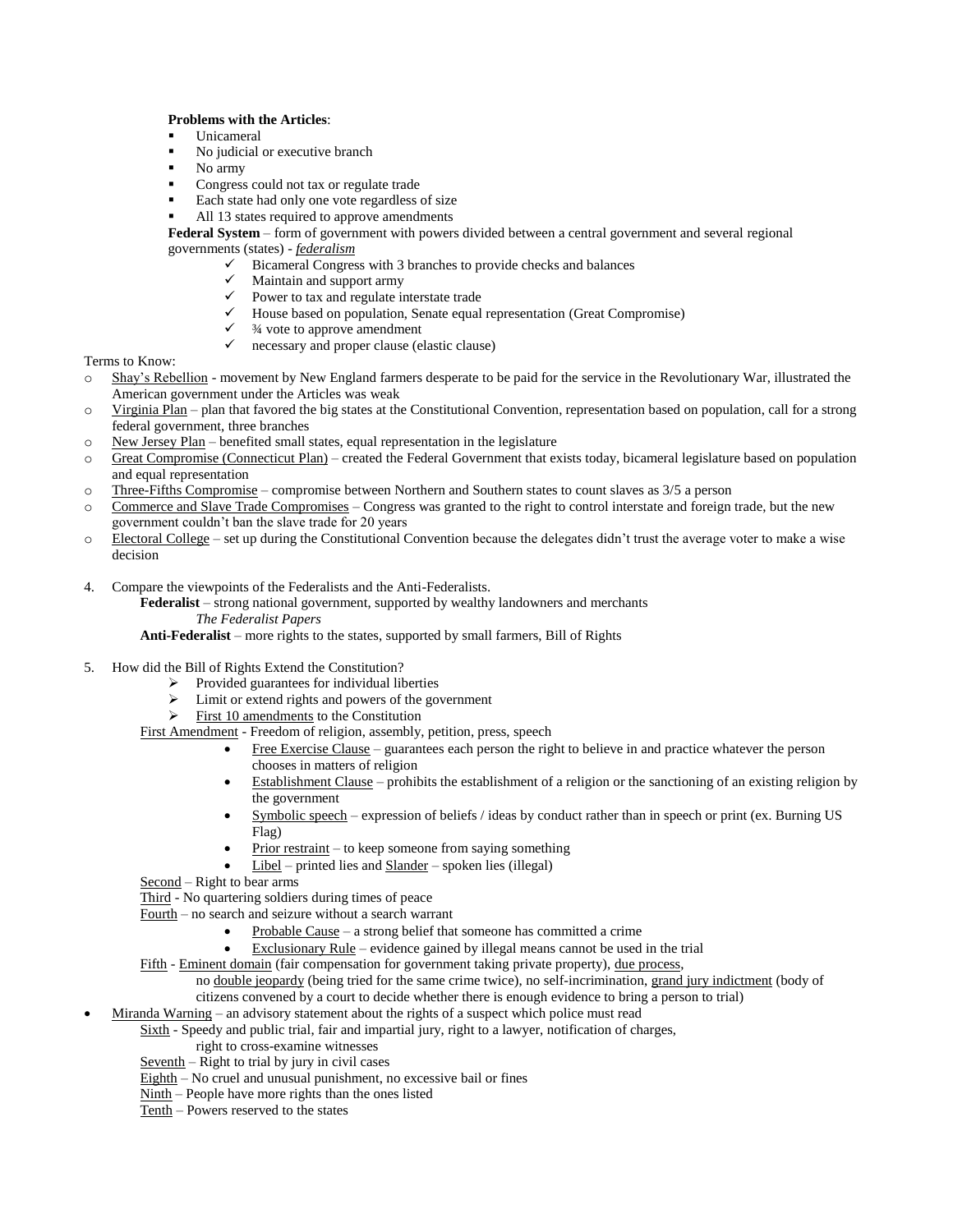6. Compare the American system of government to other forms of government.

**Dictatorship (Authoritarian)** – government power is unlimited in the hands of an individual or small group of people, individual rights are not guaranteed, elections do not offer a choice, government not bound by rule of law, force used to keep the peace - **totalitarianism**

**Democracy** – both *Direct* (where all citizens participate in each decision) and *Representative* (where citizens elect officials to make decisions for them)

government is limited by the consent of the people, liberties and rights are guaranteed,

government and the people are under the rule of law

**Monarchy** – (limited and absolute) rule by a king or queen, passed down by heredity

**Oligarchy** – government by a few & **Theocracy** – government ruled by or subject to religious authority

*The United States Constitution and Values, Purposes, and Principles of American Democracy*

- 1. Identify principles in the U.S. Constitution.
	- o **Popular Sovereignty** the government gets its power to rule from the people
	- o **Limited Government** the government is not all powerful; its powers are limited by the Constitution
	- o **Separation of Powers** the legislative, executive, and judicial powers are divided among three independent and coequal branches of government
	- o **Checks and Balances** the system of overlapping the powers of the three branches to permit each branch to "check" the power of the others so that one branch does not become too powerful
	- o **Judicial Review** power of the courts to determine the constitutionality of the actions of the legislative and executive branches (Marbury v. Madison)
	- o **Federalism** the division of power among a national government and state governments

## Federalism in Action:

**Delegated or Expressed Powers** – those powers granted to the national government in the Const.

(to declare war, raise and maintain armed forces, regulate foreign and interstate trade, print and coin money, conduct foreign affairs)

**Reserved Powers** – the powers held by the states in the federal system

(determine qualifications for voters, conduct elections, govern marriage and divorce laws, public schools, license professionals)

**Concurrent Powers** – those powers that <u>both the national and state governments</u> possess

(to collect taxes, to make and enforce laws, establish and maintain courts)

# **Powers Denied to both Federal and State Governments**:

*Ex post facto laws* – laws that apply to actions occurring before the law was passed *Bills of Attainder* – sentence a person to jail without a fair public trial Levy taxes on exports Pass any law that violates the US Constitution Grant titles of nobility

## **Legislative Branch** – makes the **Laws**

National - Congress (Senate and House of Representatives) State – General Assembly (Senate and House of Representatives) Local – City Council, County Commissioners

# **Judicial Branch** – interprets the laws (**Judges** them…what do they mean?)

National – district courts –>US Court of Appeals –>US Supreme Court

State – trial courts [district (misdemeanors) and superior (felonies)] –> Appeals Courts -> NC Supreme Court

## **Executive Branch** – **Enforces** the laws

National – President

State – Governor

Local – County: City Manager (hired by county commissioner); City/Town: mayor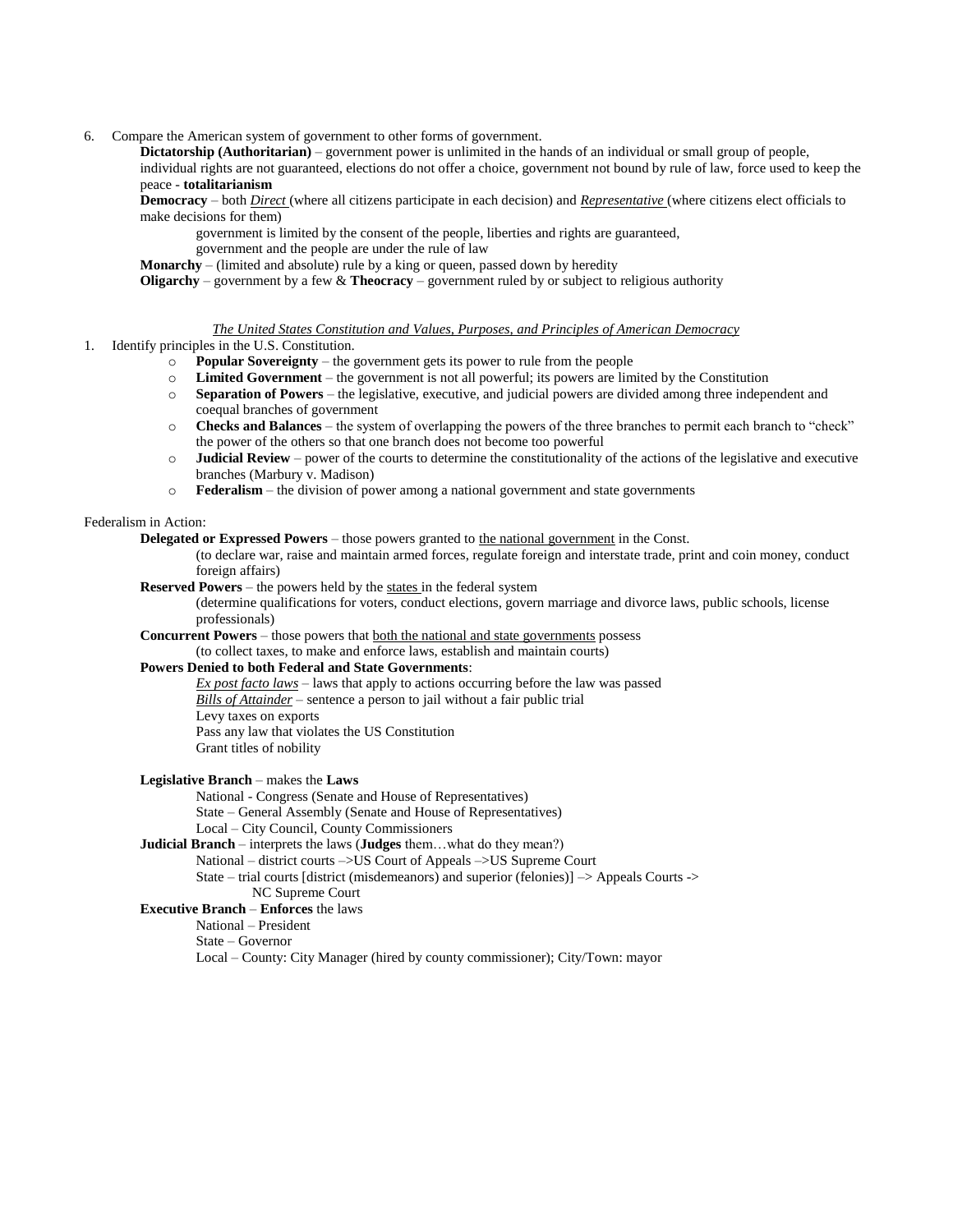# **Separation of Powers** The Checks and Balances System



2. Explain how U.S. Constitution defines the framework and structure of the 3 branches of the federal government.

- **Preamble**: introduction, explains the purposes of the document
	- To form a more perfect union
	- To establish justice
	- To insure domestic tranquility (peace within the country)
	- To provide for the common defense
	- To promote the general welfare
		- To secure the blessings of liberty for current and future generations

**Article I**: discusses legislative branch

## *Necessary and Proper Clause (Elastic Clause*) – basis for Congress' *implied powers*

Includes listing of Powers denied to Congress

**Article II**: discusses executive branch

**Article III**: discusses judicial branch

**Article IV**: discusses relations among states

"*full faith and credit clause*" – each state must respect the laws, records, and court decisions of every other state

**Article V**: provides for the methods by which formal changes (amendments) can be made

**Article VI**: *Supremacy Clause* – declaration of the supremacy of federal law over any and all state laws

**Article VII**: provides for the method by which the Constitution would be *ratified* (approved) by the states

# **The Legislative Branch**

**US Congress** – *bicameral* (two houses)

- 1. *House of Representatives* 435 members, (# per state based on population) (our Rep. is David Price) (lower house)
- 2. *Senate* 100 members (2 per state) (our Senators are Kay Hagan and Richard Burr) (upper house)

## **Qualifications/Term of**

- 1. House 2-year term, at least 25 years old, resident of state from which elected, US citizen
- 2. Senate 6-year term, at least 30 years old, resident of state from which elected, US citizen

## **Legislative Leaders**

- *1. President of the Senate* (today is Joe Biden)
	- a. Is also the Vice President
	- b. Is not a member of the Senate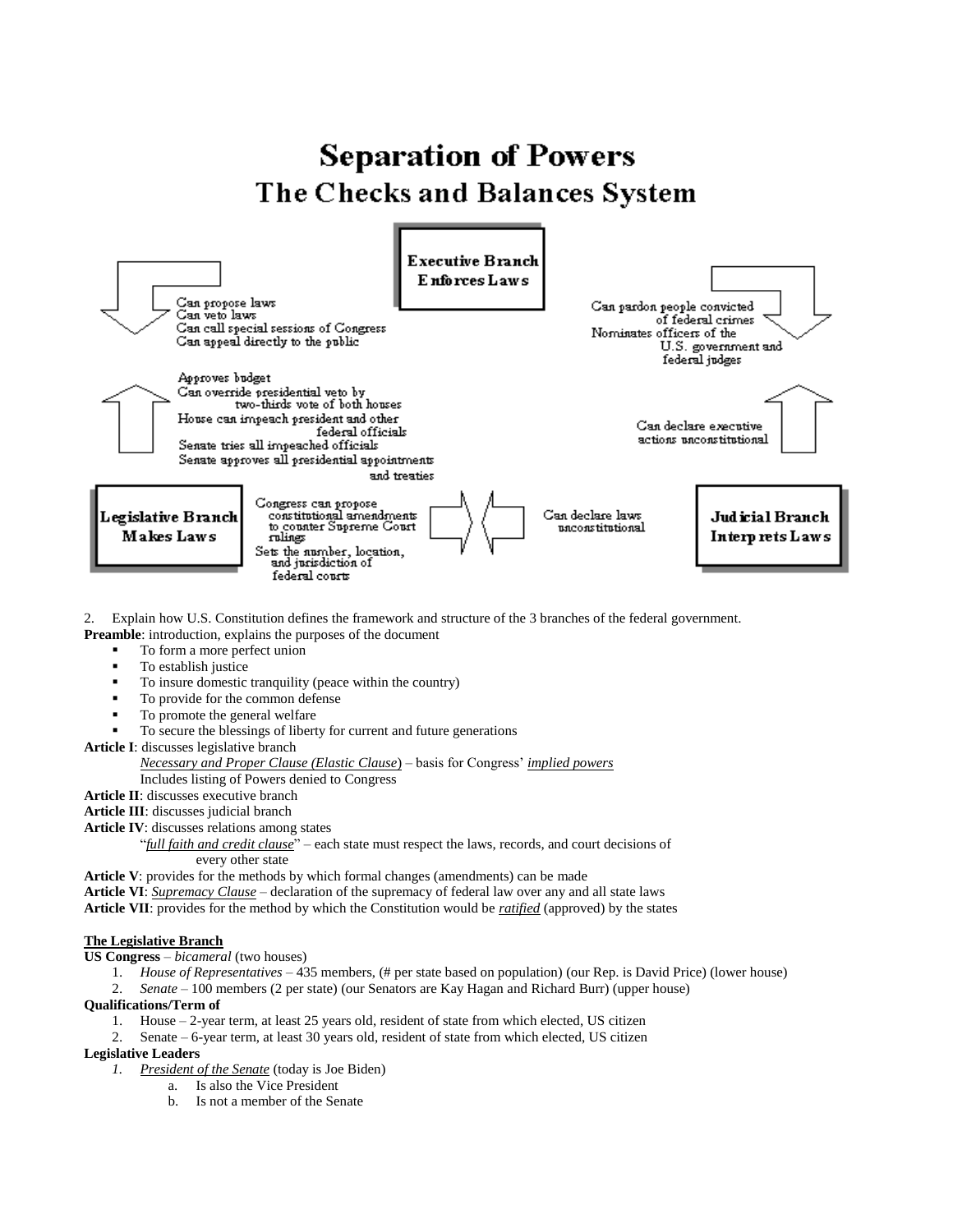- c. Only votes to break a tie
- d. **President pro tempore** presides most often in VP's absence
- *2. Speaker of the House* (today is Nancy Pelosi first female)
	- a. Elected by the House
		- b. Serves as presiding officer, maintains order
		- c. Is a member of the House
		- d. May vote on any issue, must vote to break a tie
- 3. *Majority Leader* plans the order of business on the floor for the majority party
- 4. *Minority Leader* represents the minority party
- 5. *Party Whip* checks with party members and advises the floor leader of the number of votes that can be counted on in any matter
- 6. *Committee Chairperson* member of the majority party with the most seniority (years of service) who chairs a committee, making key decisions about the treatment of a bill

## **Powers of Congress:**

- 1. passes laws (both houses)
- 2. confirms or rejects presidential appointments (Senate)
- 3. declares war and makes peace (both houses)
- 4. impeaches federal government officials (House brings charges; Senate holds trial)
- 5. ratifies treaties (Senate)
- 6. overrides vetoes (2/3 vote both houses)
- 7. finances government (all spending bills <*appropriations bills*> must start in the House)
- 8. approves the coining of money

# **Steps in Making a Law**

- 1. A bill is introduced by a member in one of the houses
	- a. It is given a title and printed
	- b. Leader of the house sends it to the appropriate committee
- 2. The bill is studied by the house committee
	- a. Committee holds hearings on bill
	- b. May amend, rewrite, **pigeon hole** (ignore), or approve bill
	- c. If bill is approved, committee sends it to full house with a favorable report
- 3. The bill is debated and approved or rejected by full house
	- a. The bill may be amended, returned to committee for more revisions, rejected, or approved
	- b. If majority of members approve the bill, it is passed and sent to the other house
- 4. The approved bill is sent to the other house
	- a. Given title and read
	- b. Sent to appropriate committee
- 5. The bill is studied by committee
- 6. If sent by committee, debated and approved or rejected by second house
- 7. The bill is sent to a **joint conference committee** if there are differences in the House and Senate versions of the bill. Both houses must approve the same conference committee version of the bill.
- 8. If bill is approved by both houses, it's then sent to the president.
	-
	- a. The President signs or vetoes the bill.<br>b. **Pocket veto** President ignores hill a **Pocket veto** – President ignores bill and Congress goes out of session within 10 days
	- c. Congress can override the veto with a 2/3 vote in each house.

# **Ways in which a Law may be Changed**

- 1. a new law may be approved which replaces the former law
- 2. laws may be repealed or abolished by an act of Congress
- 3. laws may be declared unconstitutional and revoked as a result of judicial review and interpretation
- 4. citizens may collect a required number of signatures to force a **referendum**, or have a chance to approve or reject state and local laws by voting on them (**initiative**)

## **Types of Laws**

- 1. **statutory laws** made by lawmaking bodies
- 2. **common law** developed from common practice and customary ways of dealing with problems
- 3. **administrative law** made by governmental agencies or departments
- 4. **constitutional law** based on the Constitution and the interpretations of the Constitution as described by Supreme Court decisions

## **The Executive Branch**

**Components**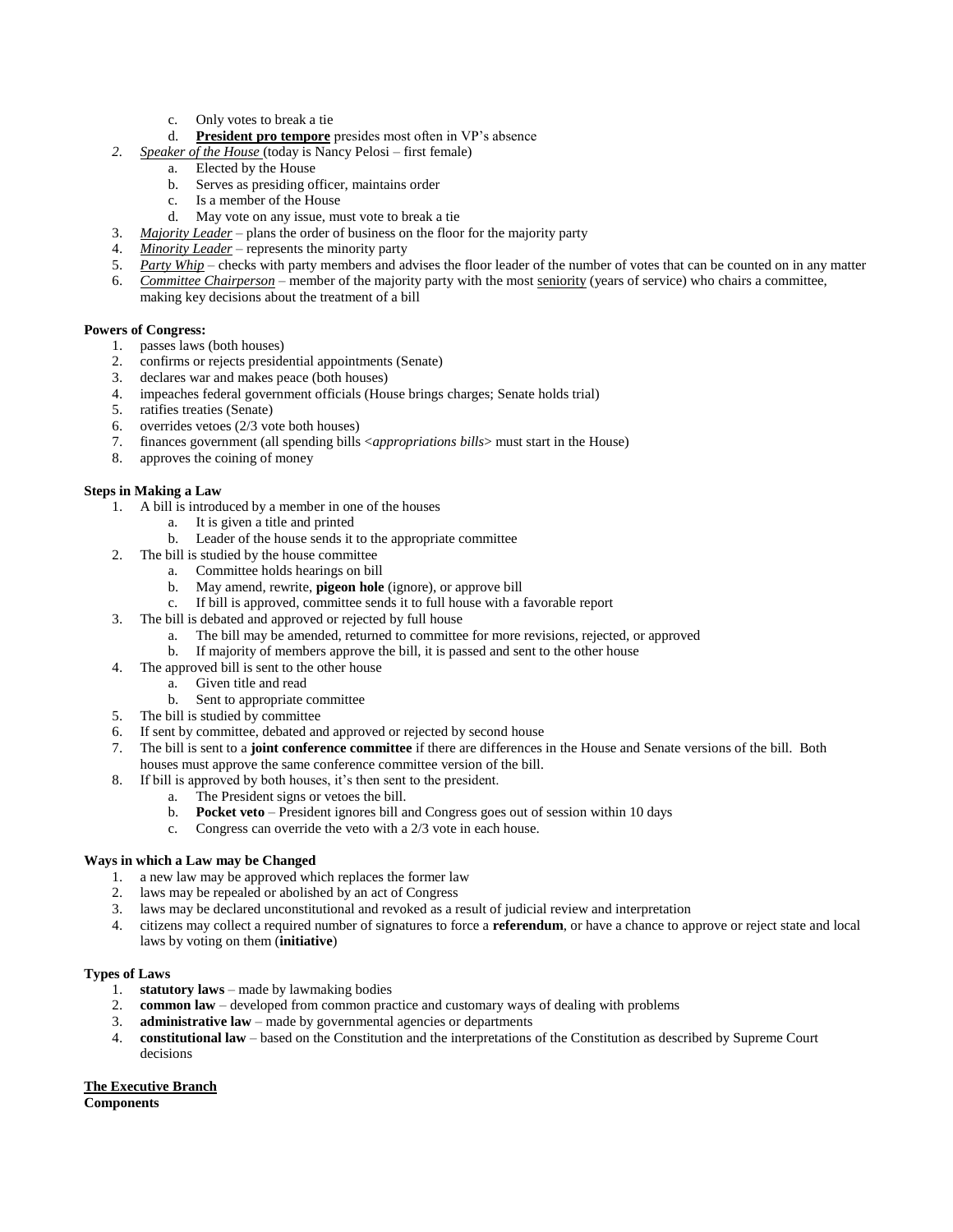President Vice-President Executive Departments (15) Cabinet (heads or secretaries of departments)

**Qualifications** – President must be at least 35

A natural-born citizen

A resident in the US for at least 14 years

**Terms of Office** – 4 years (may only serve 2 terms) (22<sup>nd</sup> Amendment)

# **Cabinet and Executive Departments**

 $Cabinet - is composed of heads of the 15 executive departments$ 

Advises the President

Is appointed by the President; approved by the Senate

Serves as long as appointing president is in office and wants member to serve

15 Executive Departments – include State, Treasury, Defense, Justice, Labor, Commerce, etc.

## **Functions and Powers of the Executive Branch**: see that all laws are carried out (enforced)

- 1. approves or vetoes bills passed by Congress
- 2. commands armed forces
- 3. develops and carries out foreign policy (our relationship to other nations)
- 4. appoints ambassadors and federal judges
- 5. proposes laws and programs to Congress
- 6. prepares federal budget
- 7. grants pardons
- 8. administers federal programs and services through Cabinet departments
- 9. may call Congress into special session

# **Presidential / Vice Presidential Elections**

- 1. **Primaries** and **Caucuses** are held to decide the delegate who will attend the party's national convention.
- 2. **Delegates** at each party's convention nominate a candidate to represent their party in the general election
- 3. In the **General Election** (November) voters "select" their choice of nominated candidates
- 4. The **Electoral College** actually chooses the President
	- a. Each state is allotted as many electoral votes (electors) as it has senators and representatives Senators + Representatives = Electoral Votes (NC has  $15$ )
		- b. No state has fewer than 3 electoral votes
		- c. Total of 538 electoral votes; candidate must receive a majority 270 (435 in House, 100 in Senate, 3 for D.C.)
- 5. If no candidate wins a majority, the House of Representatives chooses the president. Each state gets one vote. Two elections have been decided by the House.

# **The Judicial Branch**

**Function –** to interpret the laws and Constitution

**Components** – from lowest to highest

*District Courts* – trial courts, original jurisdiction, judge or jury trial

*US Courts of Appeal* (also called Circuit Courts) – hear cases on appeal from lower courts,

## **appellate jurisdiction**, 3-judge panels, no juries

Decisions: reverse, uphold, or **remand** (send back to be tried again)

*US Supreme Court* – final appeals court, **original jurisdiction** in cases dealing with ambassadors and in disputes between states, interprets laws, determines constitutionality of acts of other branches (**judicial review**)

**Terms of Office** – for life, or until resigns or impeached

**Appointment Process** – appointed by the President, approved or confirmed by the Senate

Terms to Know:

- o *Majority opinion* written statement by a majority of the justices in support of a decision made by the court (the winning side)
- o *Minority opinion* (*Dissenting Opinion*)– written statement not supporting the opinion
- o *Concurring opinion* when a justice votes with the majority but for a different reason
- o *Writ of Habeas Corpus* court order that a prisoner be brought before the court and that the detaining officer show cause why the prisoner should not be released
- o *Writ of Certiorari* order from higher court telling lower court to send up the record of a case for its review
- o *Due Process of Law* constitutional guarantee that the government will not deprive any person of their natural rights by any unfair action (substantive due process – 14<sup>th</sup> Amendment) and that the government must act in accordance with established rules (procedural due process  $-5<sup>th</sup>$  Amendment)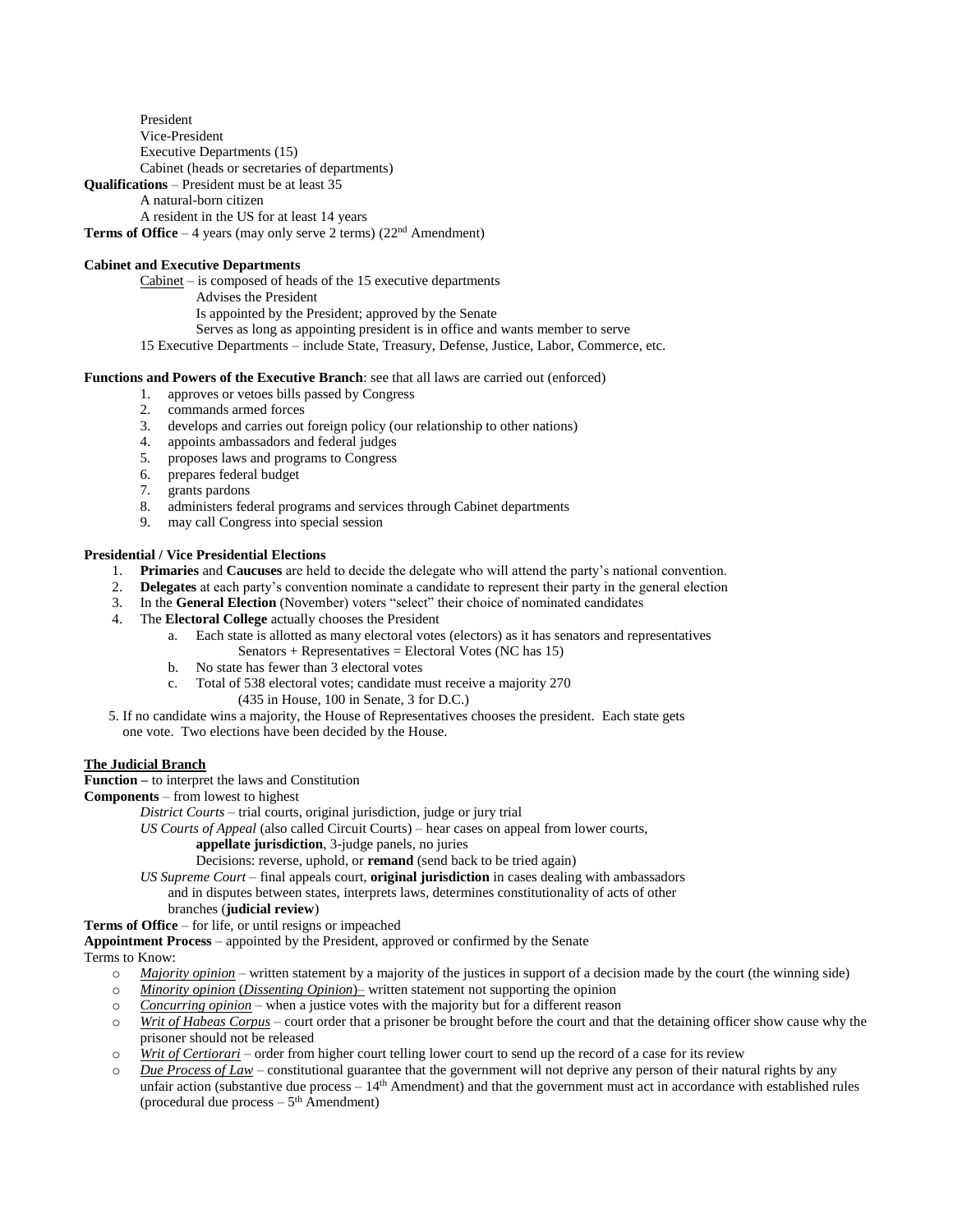- o Criminal law body of law that defines crimes and their punishments, the government is the accuser (*prosecutor*)
- o Civil law body of law relating to human conduct, including disputes between private persons (private individual is the *plaintiff*)
- o Defendant in a civil case the person who has been accused of wrongdoing, in a criminal case the person the government has charged with a crime
- o Misdemeanor minor crime (vandalism, parking violations, trespassing, etc.)
- o Felony serious crime (murder, rape, kidnapping, etc.)

## **Court Proceedings**:

- 1. First Court Appearance judge / magistrate determines whether probable cause exists and decides whether to release the accused
- 2. Probable Cause Hearing evidence is presented to determine whether the case should go to trial, may be in the form of a grand jury or a preliminary hearing
- 3. Arraignment formal charges read to defendant, defendant enters plea
- 4. Jury Selection attorneys question prospective jurors
- 5. Trial or Agreement:

Plea Bargain – a guilty plea is submitted in return for a lesser charge Probation – an alternative to prison, offender must follow certain conditions Parole – the conditional release Acquit – to find not guilty

## **Important US Supreme Court Decisions**:

*Marbury v. Madison -* Established Judicial Review, declared Judiciary Act of 1789 unconstitutional *McCulloch v. Maryland -* National Government is supreme in conflict between national and state power *Gibbons v. Ogden-* Congress regulates interstate commerce *Gideon v. Wainwright-* Person accused of a major crime has the right to an attorney *Miranda v. Arizona-* At the time of arrest suspects must be informed of their rights before questioning *Mapp v. Ohio-* Evidence obtained during an illegal search cannot be used *Plessy v. Ferguson -* Established the principle of separate but equal *Brown v. Board of Education of Topeka-* Overturned Plessy, began school integration *Swann v. Charlotte Mecklenburg Board of Education-* Using busing to desegregate schools is OK *Korematsu v. U.S. -* Internment camps upheld, gov. can infringe on civil liberties for national security *Heart of Atlanta Motel v. US-* Prohibits racial discrimination, under the commerce clause *Regents of the University of California v. Bakke-* Affirmative action cannot include quotas *Roe v. Wade-* Legalized abortion *Furman v. Georgia-* Death penalty is unconstitutional when it is not applied equally *Gregg v. Georgia-* Death penalty is not cruel and unusual if it is applied with procedures *Engel v. Vitale-* School prayer violates the establishment clause *Tinker v. Des Moines-* Students can wear symbolic speech to protest in school

*Hazelwood School District v. Kuhlmeier-* Inappropriate school newspaper articles can be censored

*New Jersey v. T.L.O.* - School has the right to search if it is "reasonable"

*Bethel School District v. Frasier-* Inappropriate school speech can be prohibited

*Texas v. Johnson* – it is legal to burn the US flag

Describe how the U.S. Constitution may be changed

Changes are proposed on the National level, approved (ratified) on the State level

Example of Federalism

Amending the Constitution can begin 1 of 2 ways:

| <b>Proposed by</b>                                |           |                                                                                                        |  |  |
|---------------------------------------------------|-----------|--------------------------------------------------------------------------------------------------------|--|--|
| <b>Congress</b><br>two-thirds vote in each house. | <b>OR</b> | <b>National Convention</b><br>called by Congress at request of<br>two thirds of the state legislatures |  |  |
| <b>Ratified by</b>                                |           |                                                                                                        |  |  |
| <b>Legislatures</b><br>of three fourths of states | <b>OR</b> | <b>Conventions</b><br>in three fourths of states                                                       |  |  |
| <b>Amendment added to the Constitution</b>        |           |                                                                                                        |  |  |

(26 of our 27 amendments were proposed by Congress and ratified by State Legislatures)

Amendments to the U.S. Constitution

- $13<sup>th</sup>$  Abolished slavery
- 14th Defines citizenship, due process protections, *equal protection clause*
- $15<sup>th</sup>$  no denial of vote due to race, color, or previous condition of servitude
- $18<sup>th</sup>$  prohibition of alcoholic beverages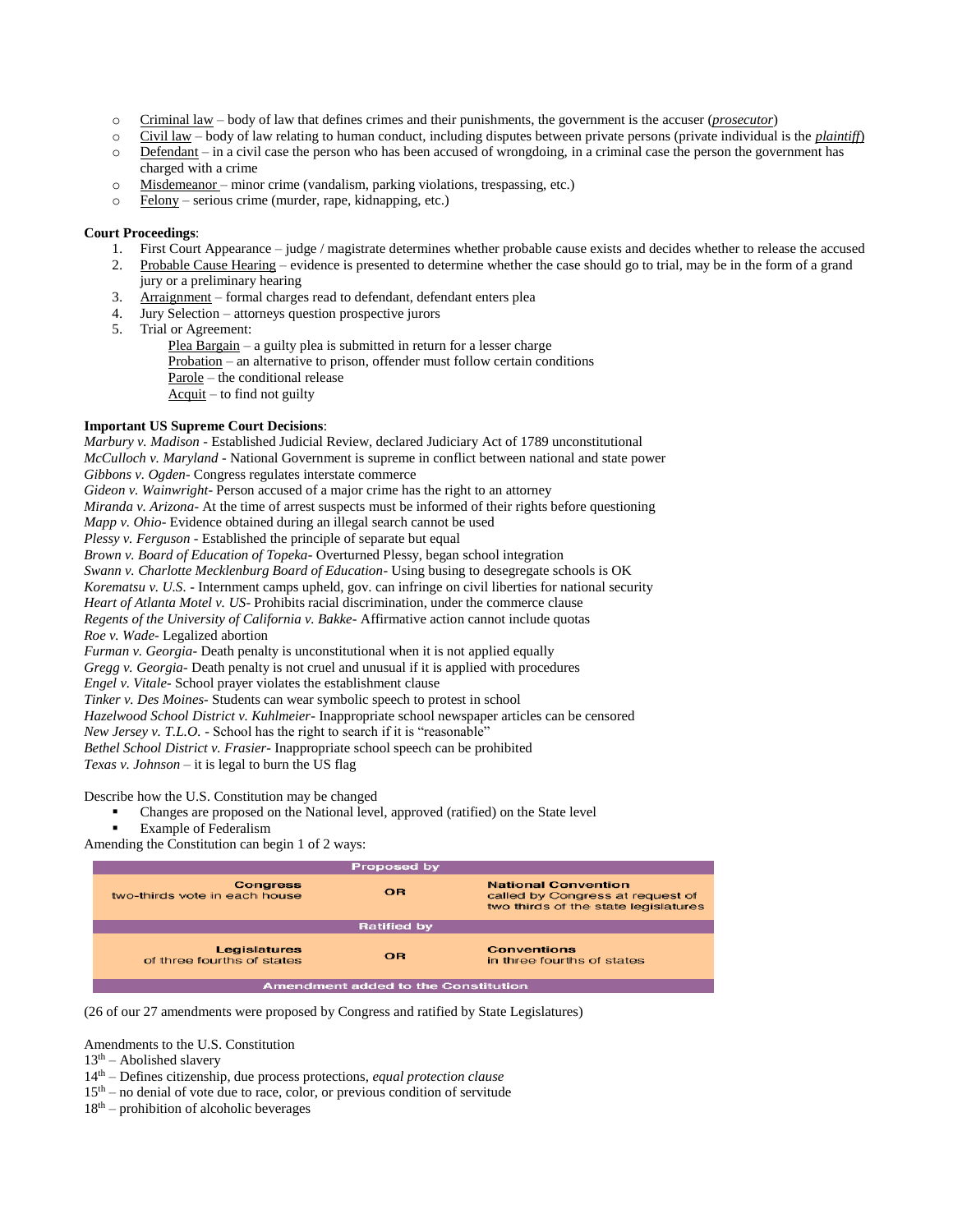- 19th gave women the right to vote (**suffrage**)
- $21^{st}$  repeal of the  $18^{th}$  amendment
- $24<sup>th</sup>$  outlawed poll taxes (paying money to vote)

 $26<sup>th</sup>$  – gave 18 year olds the right to vote

## **Informal Ways of Amending the Constitution**

- o *Passage of basic legislation* laws spell out brief provisions; how Congress uses its powers
- o *Actions taken by the President* how the President uses their powers
	- (ex. Executive agreement avoids need for Senate approval)
- o *Decisions of the U.S. Supreme Court* interpret the meaning of the Constitution
- o *Activities of political parties* not mentioned in the Constitution, play a major role in government today (ex. Nomination of presidential candidates, organization of Congress)
- o *Custom* practices not mentioned in the Constitution (the executive Cabinet)

# **Interpretation of the Constitution**

- $\triangleright$  **Strict Constructionist** one who advocates a narrow interpretation of the Constitution's provisions, in particular those granting power to the government
- $\triangleright$  **Loose Constructionist** one who believes that the provisions of the Constitution are to be constructed in broad terms (liberal constructionist)

## *The North Carolina State Constitution & State Government*

1. *Explain how the NC Constitution and local charters define the framework, organization, and structure of government at the state and local level*.

## **Legislative Branch**:

**NC General Assembly** – bicameral (only unicameral state legislature is Nebraska)

House of Representatives – 120 members

Qualifications: at least 21 years old, 1-year residency in district

Senate – 50 members

Qualifications: at least 25 years old, 2 years in NC

Terms: 2 years

Sessions: Long Sessions (odd # years, January – July) and Short Sessions (even # years, 6 weeks, start in May) – Must pass the Budget

#### Local Legislators: **City Council Members and County Commissioners**

**Council Manager Plan –** council hires a city manager to run day to day affairs

- Statutes state laws
- Ordinances local laws
- Board of Education members are elected and oversees education system
- Referendum voters vote to reject or approve legislation
- Incorporated municipalities must receive a charter from the state to exist

## **Executive Branch**:

## **Governor and Lieutenant Governor** – elected separately

Qualifications – at least 30 years old, NC resident 2 years

Terms – 4 years

**Cabinet** (appointed by Governor) and **Council of State** (elected by NC voters) Local: **mayors**

Annexation – municipalities can take over land that is no already part of a city

**Judicial Branch** – from lowest to highest

**District Courts** – misdemeanors, civil cases less than \$10,000

**Superior Courts** – all felonies, civil cases more than \$10,000

**Appellate Courts** – hears cases on appeal from lower courts, 3-judge panel, no juries

**NC Supreme Court** – considers issues involving NC law and the NC Constitution

Judges elected by NC voters, serve 8 years (except District terms are 4 years)

- **State v. Mann** case that gives NC Constitution supreme authority (about slavery)
- **The Leandro Case** state must provide every child with a basic education
- Penal Code listing of state laws

## **Types of local Government**: Counties (100 in NC) and Municipalities

Municipalities – towns, cities, and villages

Metropolis – city and its surrounding suburbs

## *2. Explain the structure and organization of political parties.*

Political Party – group of voters with common ideas trying to influence government  $D$ emocratic  $-1$ <sup>st</sup> political party founded by Jefferson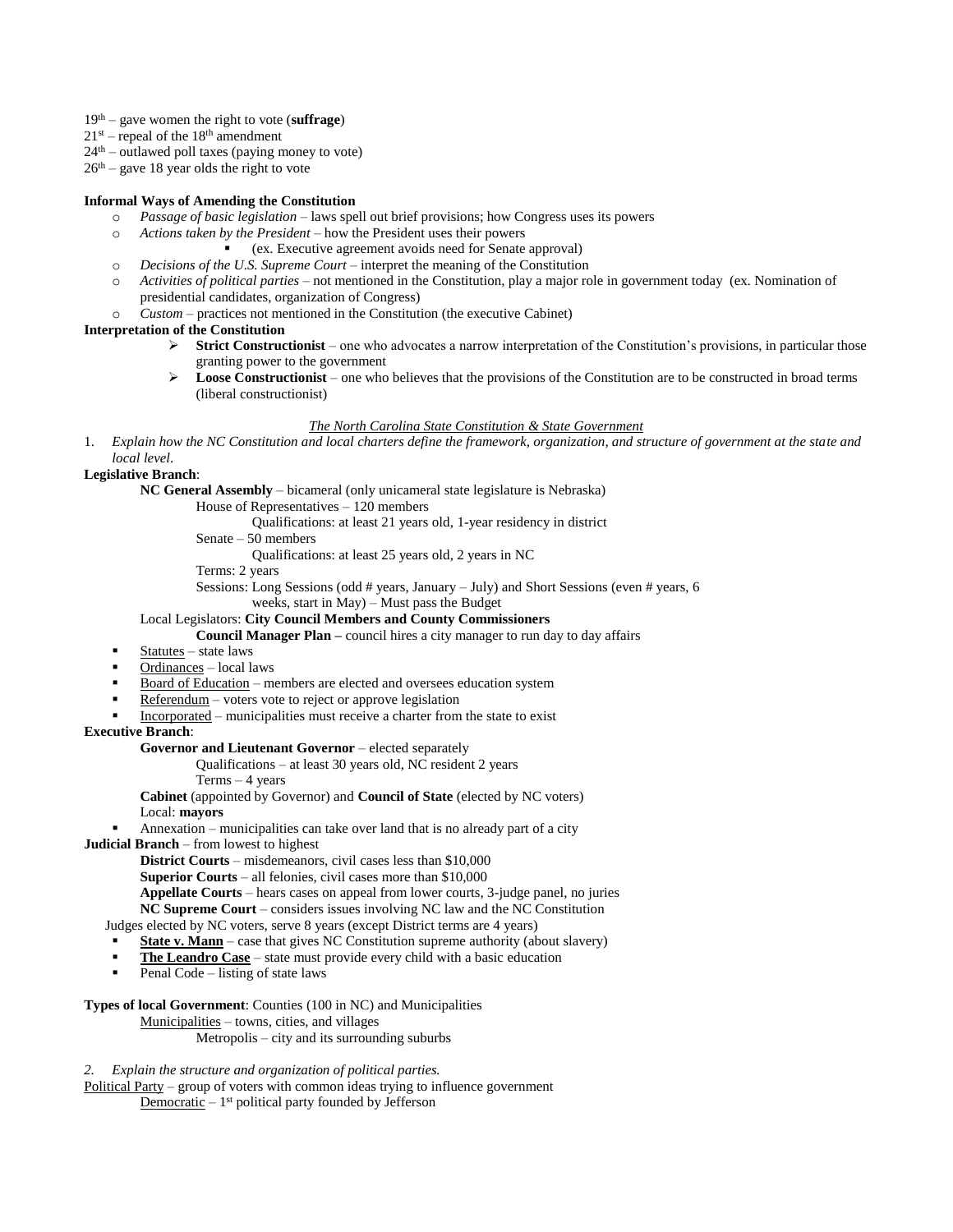Republican – emerged in 1860 with Lincoln to oppose slavery Third Parties – other parties who oppose the major two, hard to win elections

Terms to Know: one-party system, two-party system, multi-party system

- o Liberal based on the belief of progress, protection of political and civil liberties, open minded on traditions and norms, belief in strong and active government
- o Moderate middle ground, not extreme
- $\circ$  Conservative tradition beliefs and methods, believes in little government involvement, strong military
- o Platform party's principles, beliefs, and positions on issues
- $\circ$  Plank individual parts of a party's platform
- $\circ$  Plurality vote the most votes among the candidates running (not necessarily majority)
- o Political Machine strong party organization that can control political appointments and deliver votes
- o Grassroots movement started in the local community by the people
- $\circ$  Partisan along party lines
- $\circ$  Political Action Committee (PAC) political organization established by a corporation, labor union, or special interest group designed to support candidates by contributing money
- o Hard Money money given directly to candidates by supporters
- $\circ$  Soft Money money given for "party building" activities
- $\circ$  Canvassing going door to door to get votes
- o Propaganda Techniques:

| $10p$ and $10p$ and $10p$ |                    |                         |
|---------------------------|--------------------|-------------------------|
| Endorsements              | Name Calling       | Glittering generalities |
| Bandwagon                 | "just plain folks" | Card stacking           |
|                           |                    |                         |

*3. Describe the election process and the qualifications and procedures for voting.*

## **Voter Qualifications**: 18, registered to vote, US citizen

# **Election Process**:

- Candidate Campaigns, Primaries and Caucuses, National Convention and candidate nominations,
- Candidates Campaign, General Election (Electoral College)

## **Special Types of Elections**:

- Initiative citizens propose legislation
- Referendum citizens vote on proposed laws
- Recall voters can remove official from office

Terms to Know:

- Exit poll take as you leave the election booth, unofficial way to see how election is going
- Board of Elections oversees elections process to ensure fairness
- Polling place place where you go to cast your ballot
- Precinct geographic area that contains a specific number of voters

# *The U.S. Economic System*

Basic Economic Concepts:

- Economics the study of how people and countries use their resources to produce, distribute, and consume goods and services
- Consumer someone who buys goods and services for personal use, not resale
- Goods products that are purchased and eventually used up
	- o Consumer goods products that satisfy people's economic needs and wants
	- o Capital goods goods that are used to produce other items (tools, machines)
	- Services actions such as haircutting, cleaning, or teaching that are used up as they are performed
- Producer someone who makes the goods or provided the services consumers use

# **Four Factors of Production**:

- 
- 
- 1) Land (natural resources) 3) Capital (resources used to make other things) 2) Labor (human resources) 4) Entrepreneurship (people who initiate product
	- 4) Entrepreneurship (people who initiate production)

# **Four economic questions that every nation must ask**:

- 1. What goods and services will be produced?
- 2. How will the goods and services be produced?
- 3. Who will get the goods and services?
- 4. How much will be produced?

\*Who gets to decide these questions? – tells us the type of economic system we'll have

- Scarcity exists when the demand for a good or service is greater than supply, no economy has an unlimited amount of resources
- Real Costs of Production the various resources used in producing a good or a service
- Opportunity Costs the value of time, money, goods and services **given up** in making a choice
- Demand the amount of goods and services that consumers want at a given price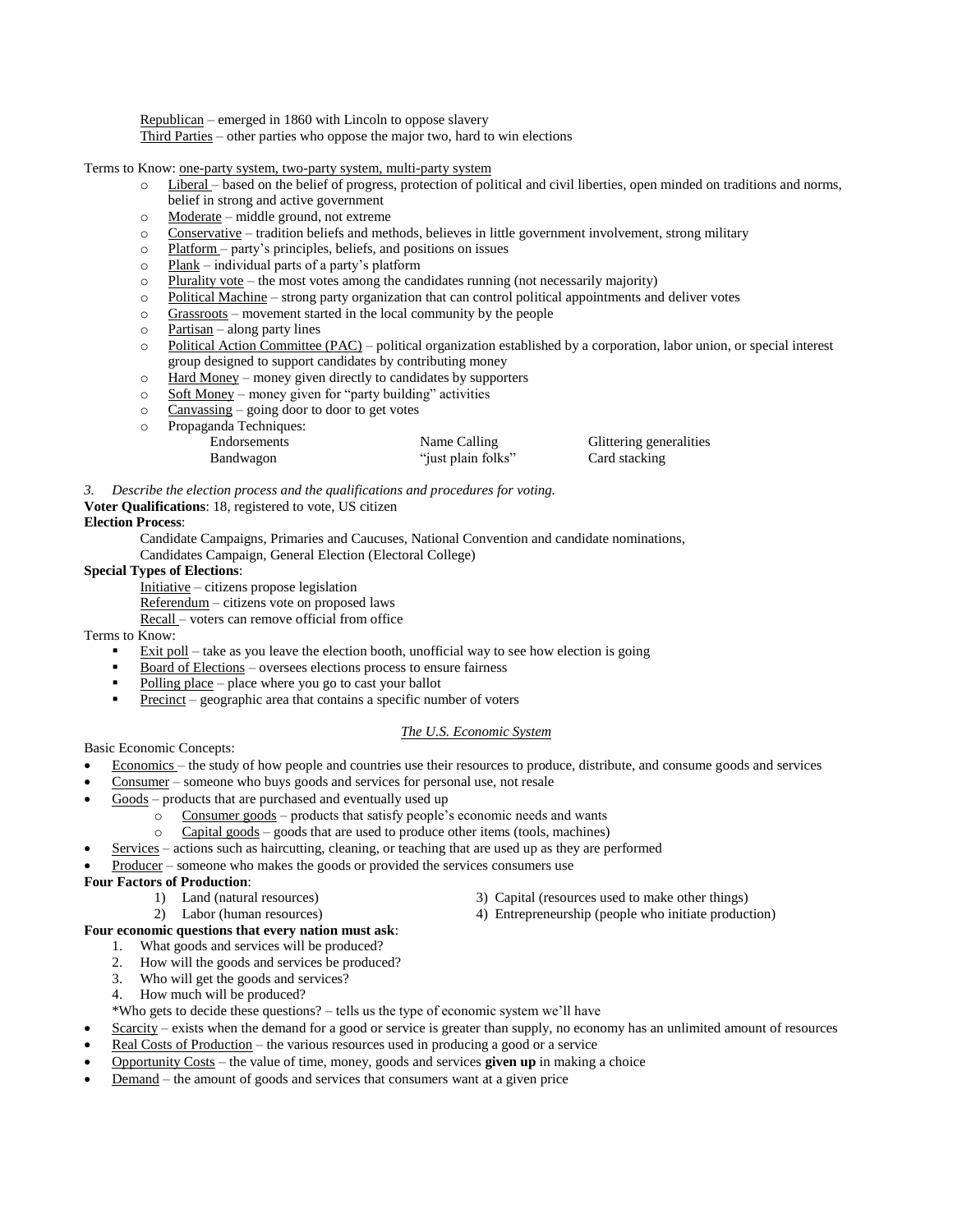- Law of Demand as the price of a product or service increases, the amount demanded by consumers will decrease (inverse relationship)
- Supply the amount of a good or service that producers will provide to the market at a given price
- Law of Supply as the price of a product or service increases, the amount supplied will increase (direct relationship)
- Surplus when supply is greater than demand
- Shortage when demand is greater than supply
- Tradeoff a loss of one benefit or advantage in order to gain another
- Production Possibilities Frontier an economic model that shows the production possibilities open to a country



No overall planning

Guiding principle is self-interest (**Adam Smith** and the *Wealth of Nations*)

- **Profit motive** the desire to make money, determine the behavior of the producer
- **Profit** difference between cost of production and selling price

"**Invisible Hand**" – individuals acting in their own self-interest controls the market, promotes the good of society

"**laissez-faire**" – (leave it alone) little to no government involvement in the economy (hands off), governments only role is to protect freedom and property

#### **Components of Capitalism**:

| Private property | Competition         |
|------------------|---------------------|
| Profit motive    | Freedom of exchange |

**Mixed Economies** – no real world economy is a pure form of a traditional, a command, or a market economy; every existing economy uses a different mix of allocating mechanisms to answer the basic economic questions

International Trade:

**Free Trade** – nothing stops the flow of goods between buyer and seller, the world is one giant marketplace

Advantages – all nations can use their limited resources more wisely (comparative advantage)

Disadvantages – home businesses may be threatened with cheaper imports, lost profits and loss of jobs, need for greater efficiency and productivity

- 
- (NAFTA North American Free Trade Agreement, EU European Union, WTO- World Trade Organization)
- Balance of trade when the amount of goods and services bought and sold between two nations is exactly the same (very rare)
- Trade deficit nation imports more then it exports
- Trade surplus nation exports more then it imports
	- Protectionism a policy where barriers are set up to protect a country's home business and jobs
		- o Tariff tax on imported goods
		- o Quota sets a limit on the number of imports allowed
		- o Embargo ban on trade

# Types of Businesses:

- 1. **Sole Proprietorship** owned by one individual who assumes all risk or loss and receives all benefits
- 2. **partnership** owned by two or more people who assume all risk (unlimited liability)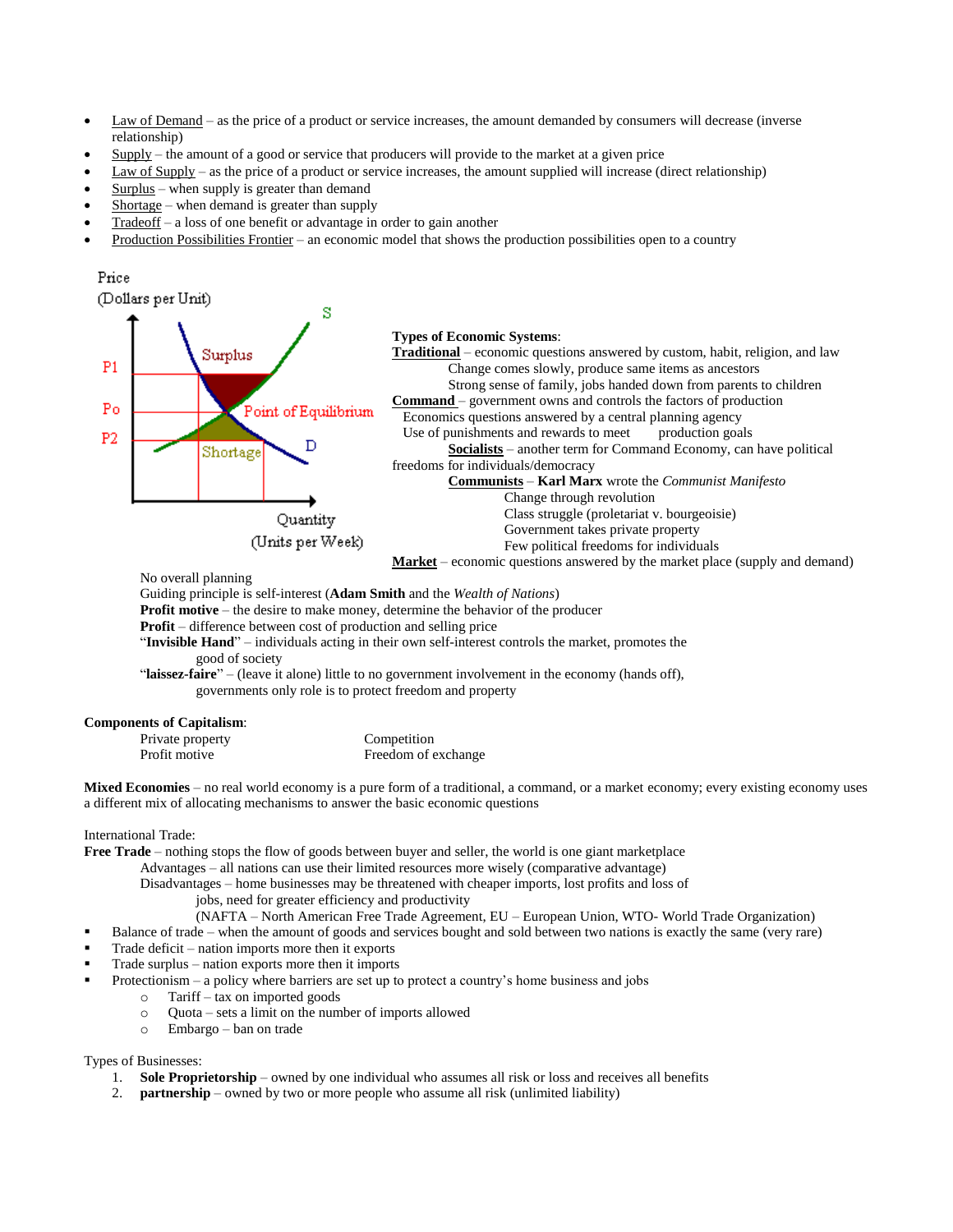3. **corporation** – created by law, functions as a separate entity, owned by stockholders, stockholders only risk their initial investment (limited liability)

**stock market** – where buying and selling of stock takes place

**Labor Unions**: organization of workers formed to promote the interests of its members

- Higher wages and benefits, shorter work days, safe working conditions, better job security
- collective bargaining unions and employers negotiate conditions of employment (contract)
- strike employees' decision not to work until management agrees to their demands
- mediation occurs when a neutral person steps in to help both sides reach an agreement with suggestions
- arbitration when a third party gets to make the final decision for both sides
- picketing, boycott, right-to-work laws, closed and open shop

# **Types of Competition**:

- $\frac{monopoly}{}$  when the market is dominated by one company
- oligopoly when a very few sellers dominate the market
- pure competition a market with a great many sellers who produce an identical product
- monopolistic competition a great number of sellers with similar products, try to differentiate by creating brand loyalty using advertising

# **Measuring the Health of the Economy**:

- 1. **Inflation** the general increase in price over a sustained period of time
	- a. CPI (Consumer Price Index) used to measure inflation
- 2. **Unemployment Rate** number of people out of work, but actively looking for a job
- 3. **GDP (Gross Domestic Product)** measures the nation's total yearly output of goods and services, measures the market value of all goods and services, single best indicator of the size and health of the economy, the US has the largest GDP
	- Only counts goods and services produced for a given year
	- Only counts goods sold for the first time
	- Only final goods

\*Categories: Consumer spending, business spending, government spending, net exports

Measuring GDP: "current GDP" – stated in dollars of that year

"Real GDP" – adjusted for inflation – shown in constant dollars (the same year) per capita GDP – total production of a nation's economy divided by its population

# **The Business Cycle**: the up and down movement in the economy

- 1. **Trough** worst period, lowest level of economic activity
	- Factory production down, employment down, demand down
		- **Recession** short lived

# **Depression** – intense and long lasting

- 2. **Expansion** slowly the economy begins to improve
- Demand goes up, employment rises, wages up, new factories and investment
- 3. **Peak** highest point of the business cycle
- Factories producing at full capacity, high employment, shortage of some goods 4. **Contraction** – final stage caused by high interest rates, high cost of resources
	- Investment goes down, production down, employment down, demand down

# Government's Role in the Economy:

- **Monetary Policy** used to keep the supply of money in balance
	- Too much money inflation
	- Too little money recession

The **Federal Reserve** – nation's central bank, established to keep economy healthy

Board of Governors and the Federal Open Market Committee help set policy Ways to Control the Circulation of Money:

- 1. **Reserve Requirements** money banks have to keep on hand Higher Reserve Rate – less money in circulation
- 2. **Discount Rate** interest rate the Fed charges to banks
	- Higher Discount Rate less money in circulation
- 3. **Open Market Operations** buying and selling government securities Selling bonds – less money in circulation Buying bonds – more money in circulation

"tight monetary policy" – when Fed cuts back the monetary supply to prevent inflation

"loose monetary policy" – to stimulate demand by increasing amount of money available